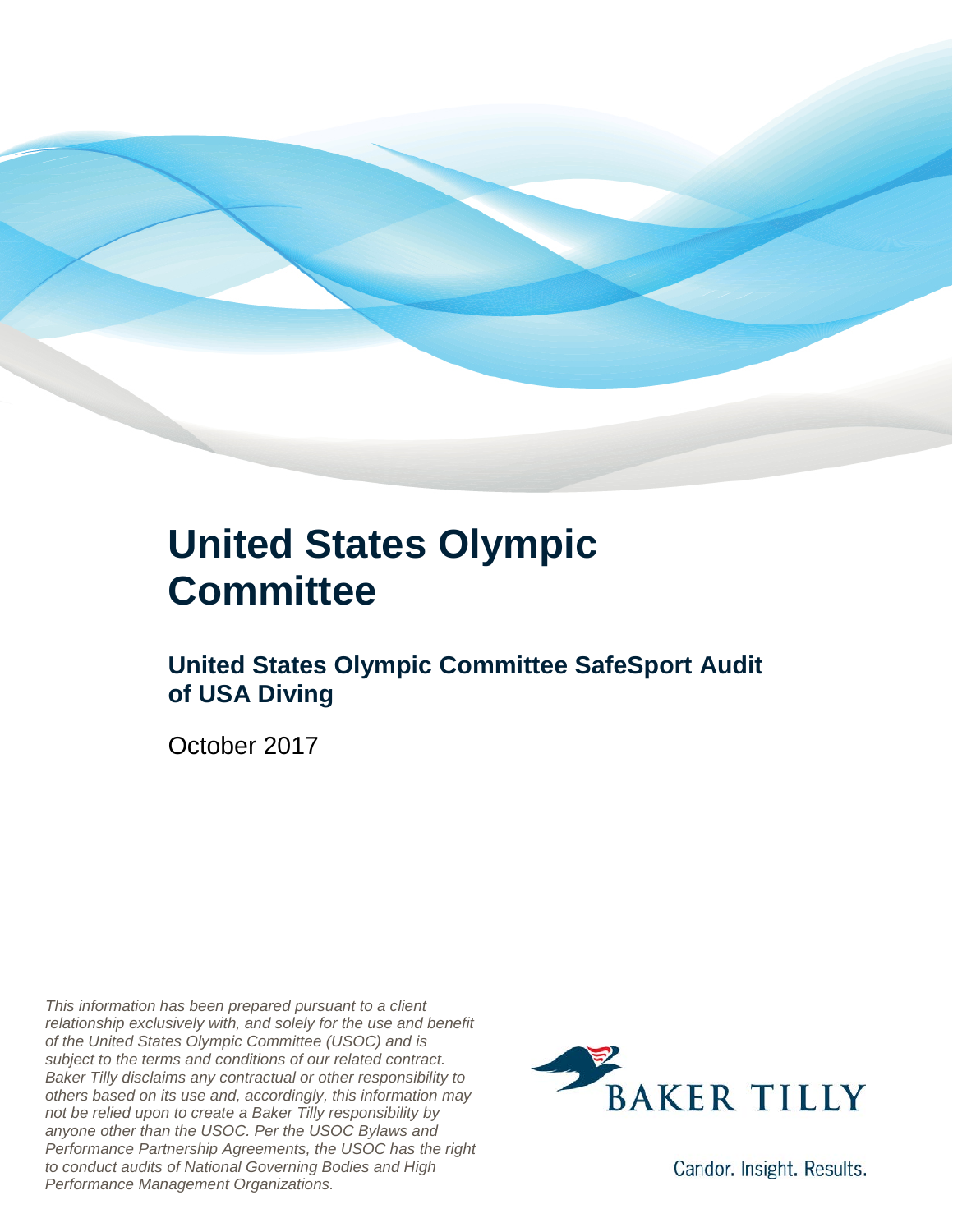

|  | UNITED STATES OLYMPIC COMMITTEE SAFESPORT AUDIT OF USA |  |
|--|--------------------------------------------------------|--|
|  |                                                        |  |
|  |                                                        |  |
|  |                                                        |  |
|  |                                                        |  |
|  |                                                        |  |
|  |                                                        |  |
|  |                                                        |  |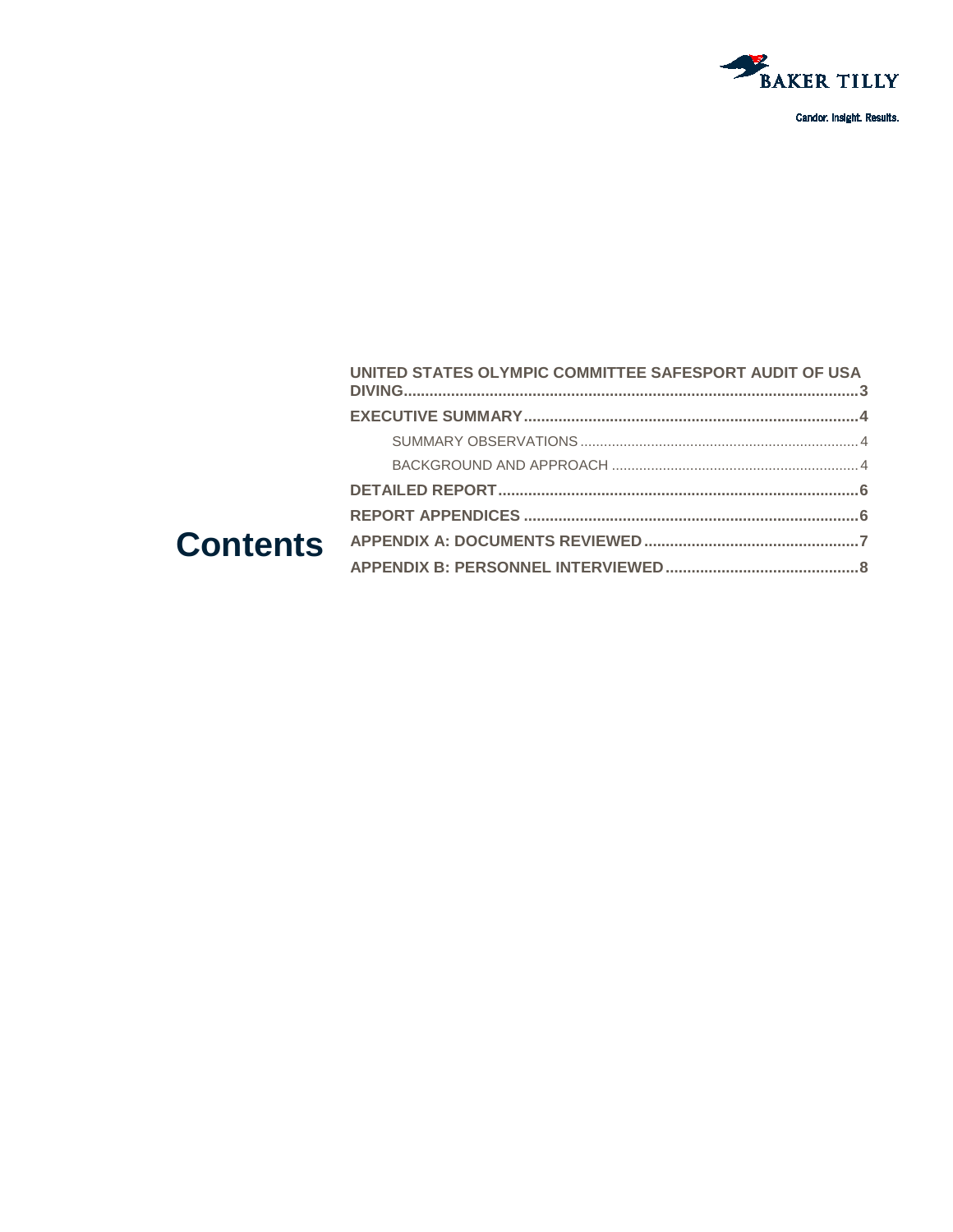

## <span id="page-2-0"></span>**United States Olympic Committee SafeSport Audit of USA Diving**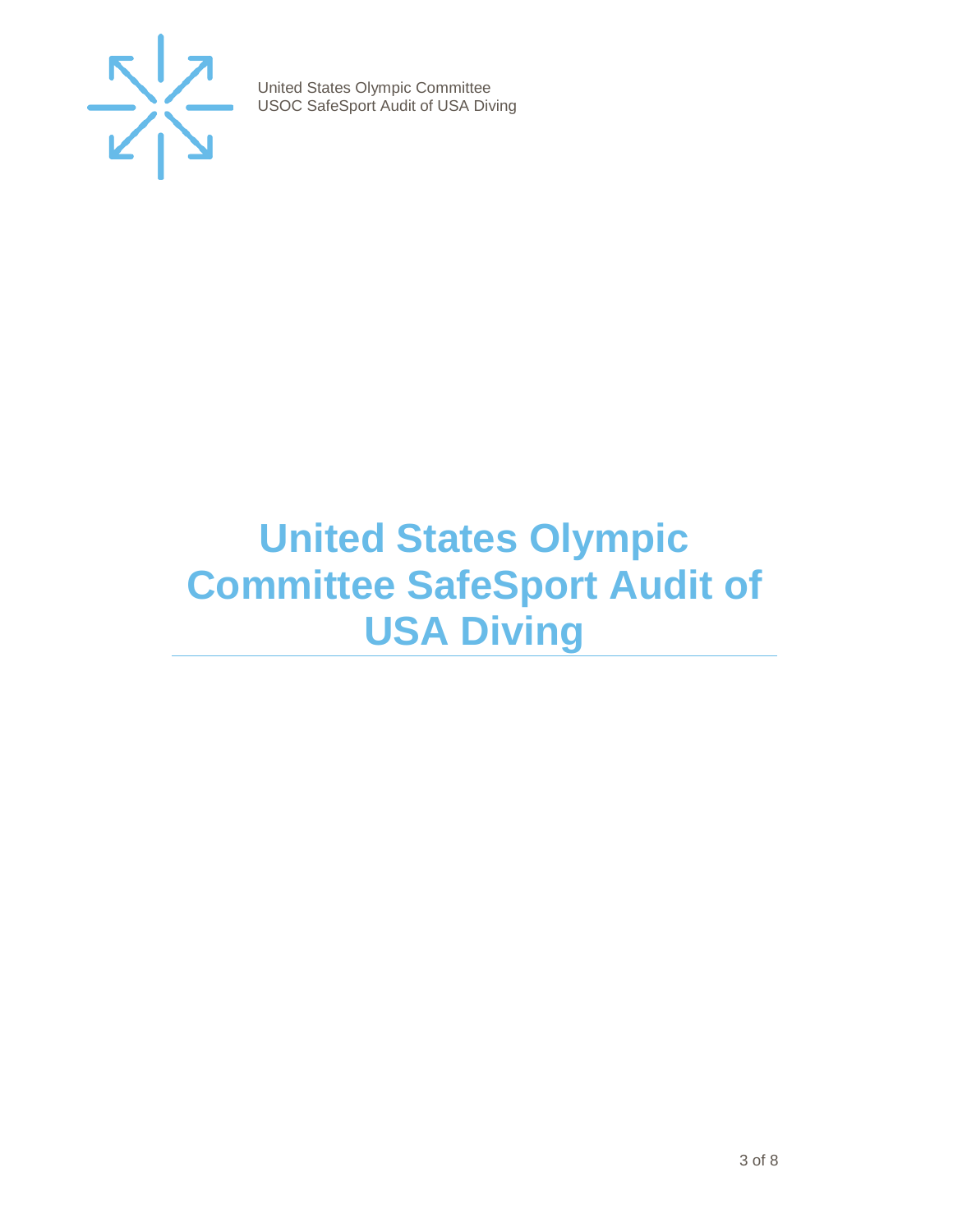

-

United States Olympic Committee USOC SafeSport Audit of USA Diving

## **Executive Summary**

#### <span id="page-3-1"></span><span id="page-3-0"></span>**Summary Observations**

It shall be the policy of the United States Olympic Committee (USOC) that each National Governing Body (NGBs) adopt a Minimum Standards Policy for Athlete Safety Programs (Athlete Safety Standards) by December 31, 2013[1](#page-3-4).

Based on this review of USA Diving's SafeSport-related documentation and administrative materials, USA Diving's policies and procedures met the requirements of the Athlete Safety Standards. Therefore, there were no observations noted during this audit.

#### <span id="page-3-2"></span>**Background and Approach**

<span id="page-3-3"></span>USOC engaged Baker Tilly Virchow Krause (Baker Tilly), to assist the USOC in the completion of SafeSport audits, to assess compliance with SafeSport policies and procedures at the USOC and all of its NGBs and High Performance Management Organizations (HPMOs).

Baker Tilly performed a review of USA Diving to evaluate compliance with the Athlete Safety Standards. The following activities were performed for this review of USA Diving:

- Developed and executed an audit program that included:
	- Holding a virtual entrance meeting to discuss and document USA Diving's SafeSport program and processes.
	- Selecting a sample of 10 from the required individuals to ensure a background check was performed and education and training was completed. See **Appendix A** for a list of documents reviewed.
	- Reviewing USA Diving's athlete safety policy and determining whether the following was addressed:
		- Required misconduct is prohibited and defined;
		- **Reporting procedures are documented; and**
		- The grievance process is documented and complies with Athlete Safety Standards.
	- Identifying which individuals are required to undergo a criminal background check and complete education and training.
- Conducted a virtual exit meeting, if requested, following delivery of the draft report, to discuss audit findings and recommendation(s) with USA Diving. See **Appendix B** for a list of individuals interviewed.

<span id="page-3-4"></span><sup>&</sup>lt;sup>1</sup> Effective June 20, 2017 the USOC replaced the Athlete Safety Standards with the NGB Athlete Safety Policy. Due to the timing of this audit, fieldwork was performed in accordance with the Athlete Safety Standards.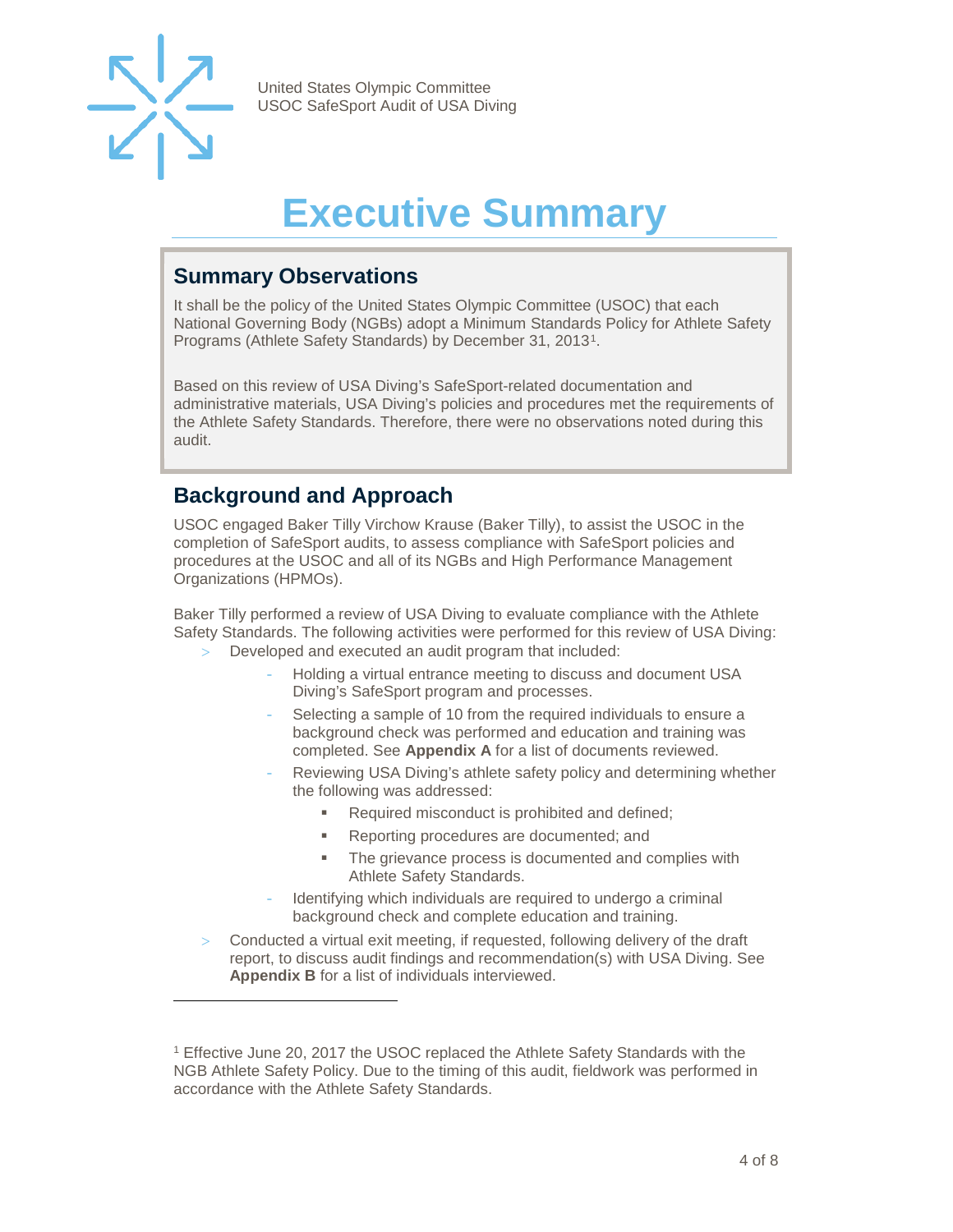

> Identified specific observations and recommendations regarding opportunities to enhance compliance with Athlete Safety Standards. Observations include the following attributes: criteria, condition, cause, effect, and recommendation, as set out in the International Professional Practices Framework (IPPF) Standards and Practice Advisory 2410-1.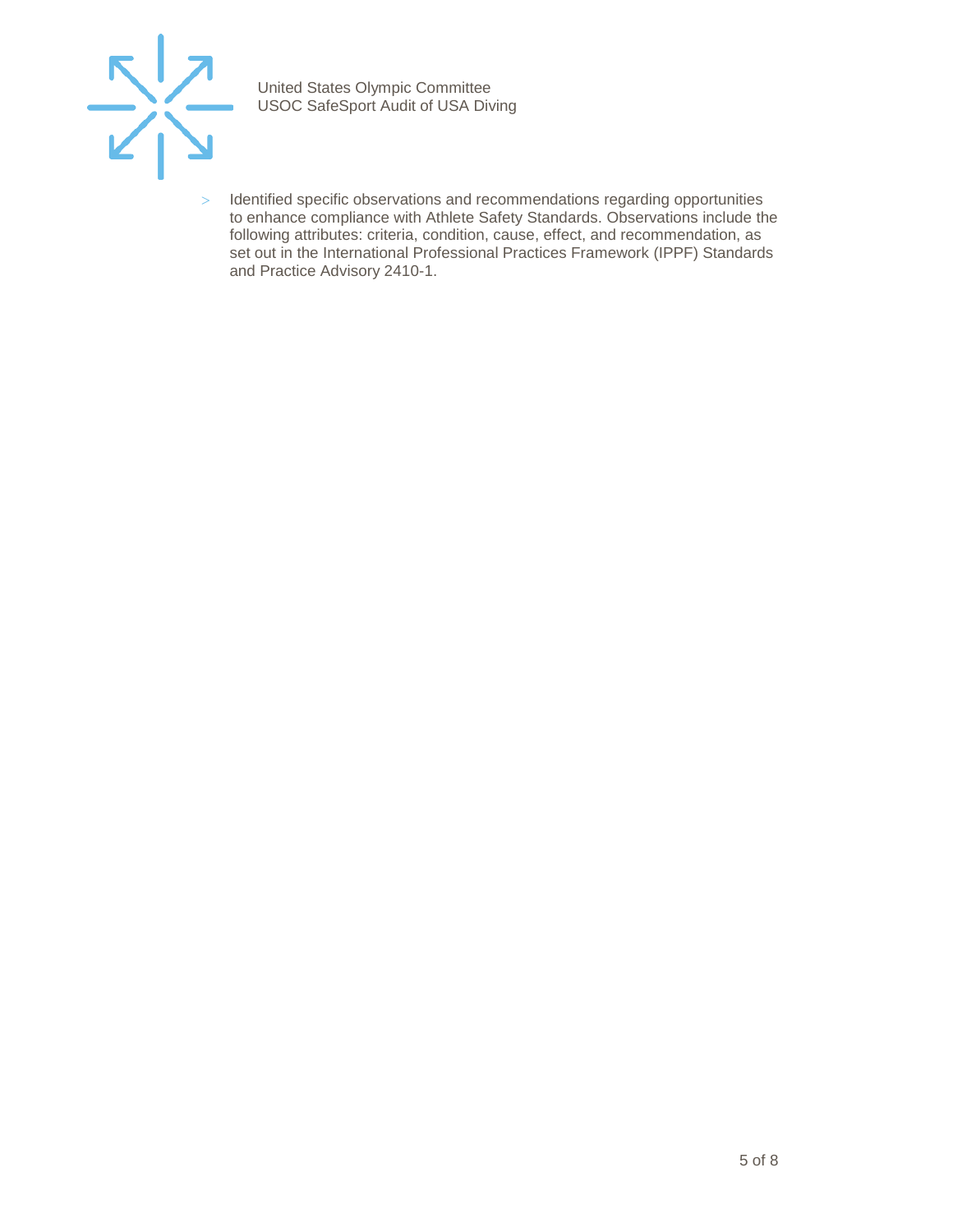

# <span id="page-5-0"></span>**Report Appendices**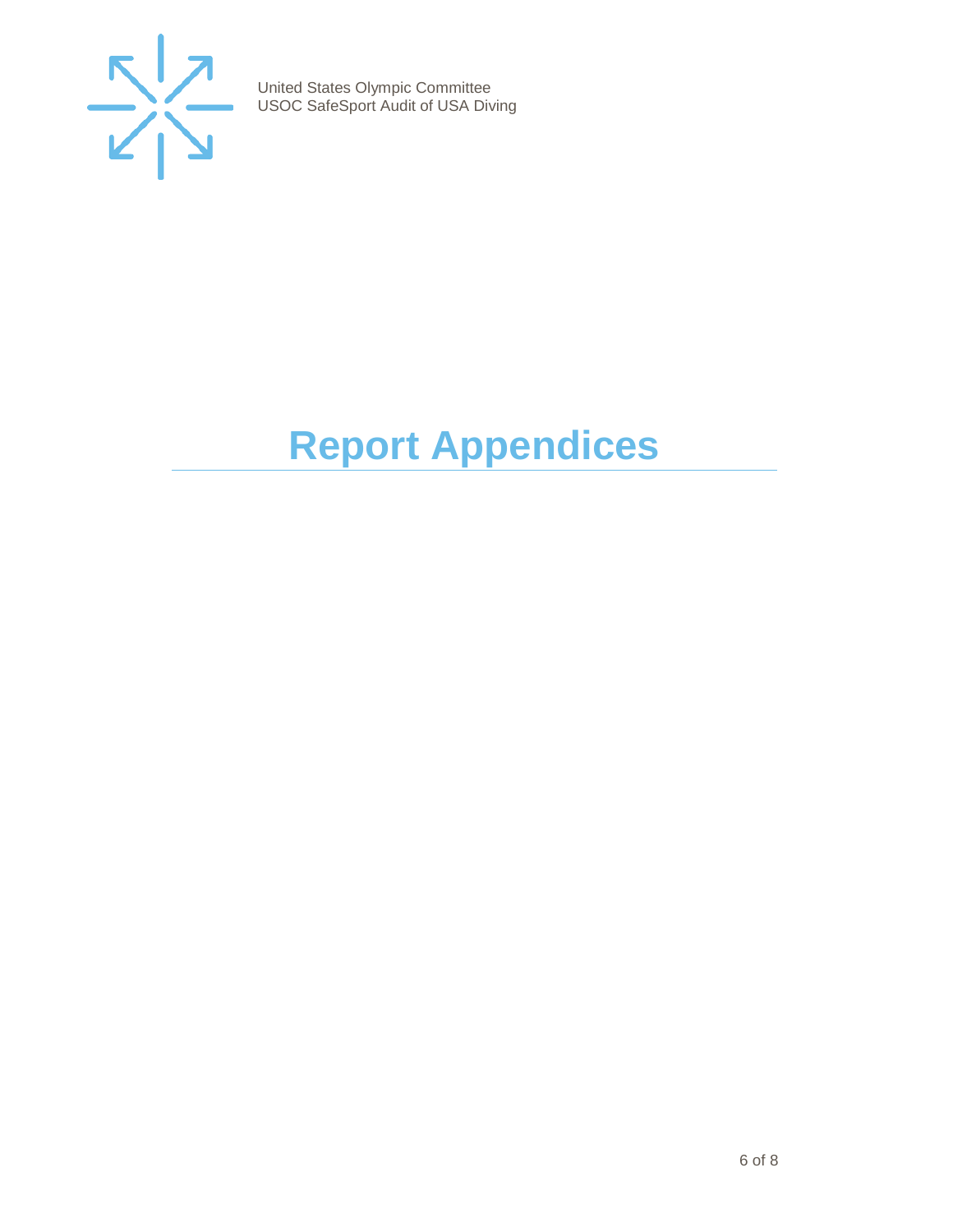

### <span id="page-6-0"></span>**Appendix A: Documents Reviewed**

We reviewed the following documents:

- > Athlete Safety Standards Program Questionnaire
- > Population listing of "required individuals" (i.e., covered individuals required to undergo background check and training)
- > Procedures of the USA Diving National Board of Review
- > USA Diving Bylaws Subpart A 2017
- > USA Diving Bylaws Subpart D 2017